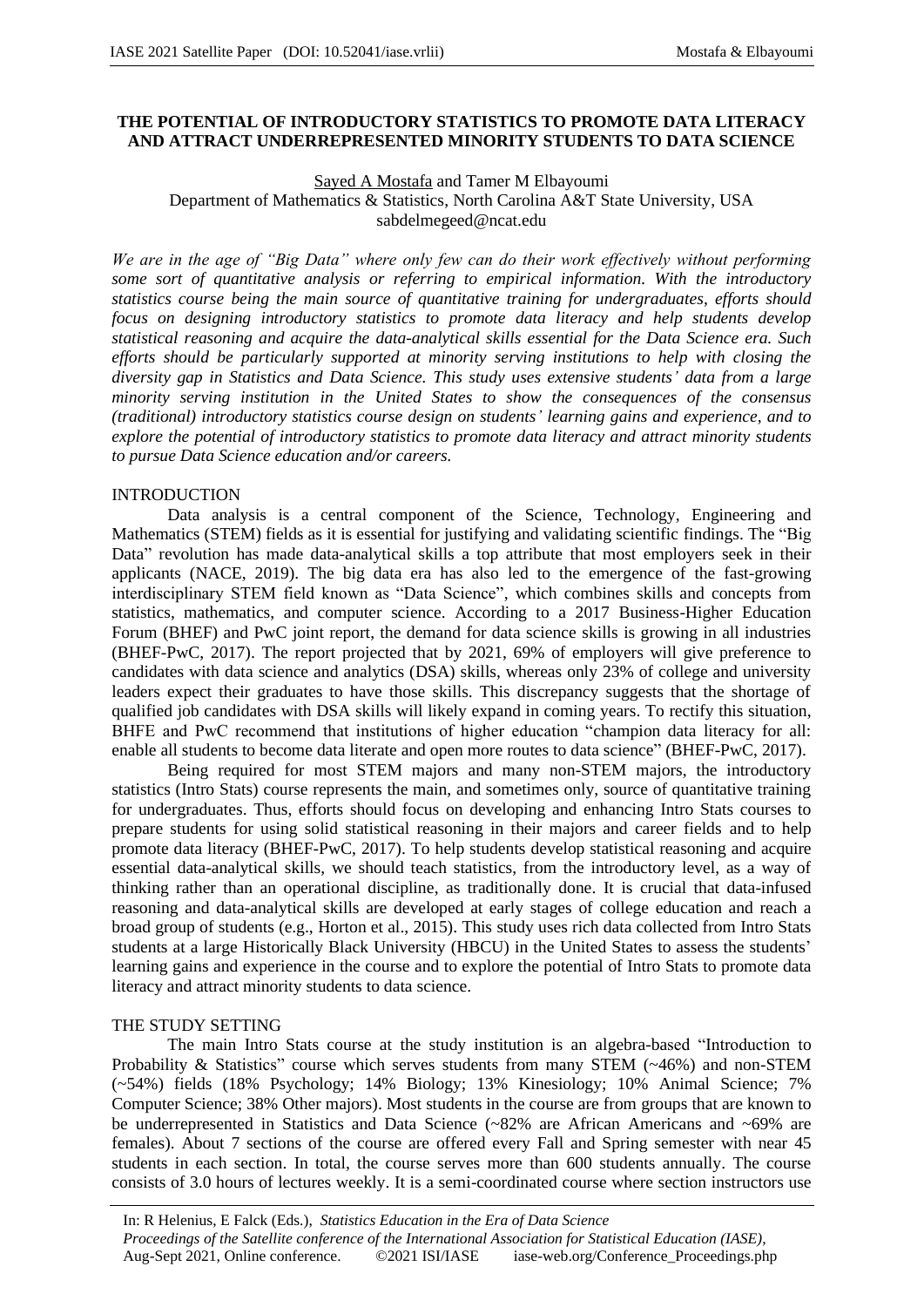the same textbook and online homework system and cover about the same topics, but every section has its own syllabus, class activities, and grading policy. The course is taught in the "traditional manner" where the instructor uses whiteboard or PowerPoint slides or a combination to present definitions, formulas, and procedural steps, and guide students to manually solve practice problems.

Table 1 summarizes the content of the course and the computing approach used for each topic. This course content is consistent with what is known in the statistics education literature as the "consensus" Intro Stats course (e.g., Cobb, 2015). As can be seen from Table 1, the course design puts heavy emphasis on the students learning the mechanics of statistical procedures, applying these procedures to artificial data, and performing the various computations with the assistance of a calculator and/or statistical distribution tables. Table 1 also contrasts the course design with the recommendations outlined in the Guidelines for Assessment and Instruction in Statistics Education (GAISE) College Report endorsed by the American Statistical Association (GAISE, 2016). Clearly, these GAISE recommendations are not reflected in the Intro Stats course design under study and there is a need to revise this course design to incorporate these recommendations. Indeed, due to the data science revolutionization of the practice of statistics, several calls arose asking for amending the undergraduate statistics curriculum starting with alternatives to the consensus introductory course (e.g., Cobb, 2015).

Table 1. GAISE recommendations in the Intro Stats course at the study institution.

| Content and computation in the current Intro Stats course at study institution                                                                                                                                                                                                                          | <b>GAISE</b>                                                                                                                                                                                                                                                                                           |                                                                                                                                                                            |
|---------------------------------------------------------------------------------------------------------------------------------------------------------------------------------------------------------------------------------------------------------------------------------------------------------|--------------------------------------------------------------------------------------------------------------------------------------------------------------------------------------------------------------------------------------------------------------------------------------------------------|----------------------------------------------------------------------------------------------------------------------------------------------------------------------------|
|                                                                                                                                                                                                                                                                                                         |                                                                                                                                                                                                                                                                                                        | Recommendations                                                                                                                                                            |
| 1. Introduction (basic concepts)<br>• Descriptive vs inferential statistics<br>• Types of data (quantitative vs qualitative)<br>• Sample vs population<br>• Data collection & Sampling methods<br>2. Descriptive statistics<br>• Describing data graphically<br>(manually/using excel construct various | 4. Probability distributions<br>• Use formulas to compute expectation and<br>variance of a given discrete probability<br>distribution<br>• Use binomial formula to compute<br>probabilities about binary variables<br>• Use normal table to compute probabilities<br>and percentiles for normal random | 1. Teach statistical<br>thinking.<br>- Teach statistics as an<br>investigative process<br>of problem-solving and<br>decision-making.<br>- Give students<br>experience with |
| types of univariate graphs)<br>• Numerical summaries (manually/using<br>excel compute central tendency and<br>variability measures, and standardized<br>scores)<br>• Bivariate relationships: scatterplots,<br>correlation, and simple linear<br>regression*                                            | variables<br>5. Sampling distribution of sample mean<br>• Central limit theorem<br>• Use normal table to compute probabilities<br>about the sample mean/proportion<br>6. Confidence intervals<br>• Use formula, calculator and normal table<br>or excel to compute confidence interval                 | multivariable<br>thinking.<br>2. Focus on conceptual<br>understanding.<br>3. Integrate real data<br>with a context and<br>purpose.<br>4. Foster active                     |
| 3. Introduction to probability                                                                                                                                                                                                                                                                          | for the population mean/proportion                                                                                                                                                                                                                                                                     | learning.<br>5. Use technology to                                                                                                                                          |
| • Basic probability terminologies (sample)<br>spaces, events, complementary events,<br>and unions and intersections of events)<br>• Additive rule, disjoint events,<br>multiplicative rule, independence, and<br>conditional probability<br>*Optional/time-permitting topic.                            | 7. Hypothesis testing<br>• Perform 5 systematic steps and use<br>calculator and normal table or excel to<br>compute p-value and reject/retain the null<br>hypothesis about the population<br>mean/proportion                                                                                           | explore concepts and<br>analyze data.<br>6. Use assessments to<br>improve and evaluate<br>student learning.                                                                |

DATA AND METHODS

The present study utilizes two types of students' data to evaluate the design and content of the Intro Stats course described above and to highlight the potential of Intro Stats to raise the level of data science awareness and aspiration among undergraduate students, especially, from minority groups. (i.e., females and African Americans). All data collection was approved by the university's IRB.

### *Students' Performance Data*

The Intro Stats students' test scores on each of four tests and a comprehensive final exam were collected from 37 course sections taught by the course coordinator over a 10-year period (2006 to 2016). The four tests cover the course topics of descriptive statistics; probability; random variables & sampling distributions; and statistical inference, respectively. This data is used to evaluate students' performance across the different parts of the Intro Stats course. These tests were designed by the course instructor and are not validated assessments. To get a better assessment of students' learning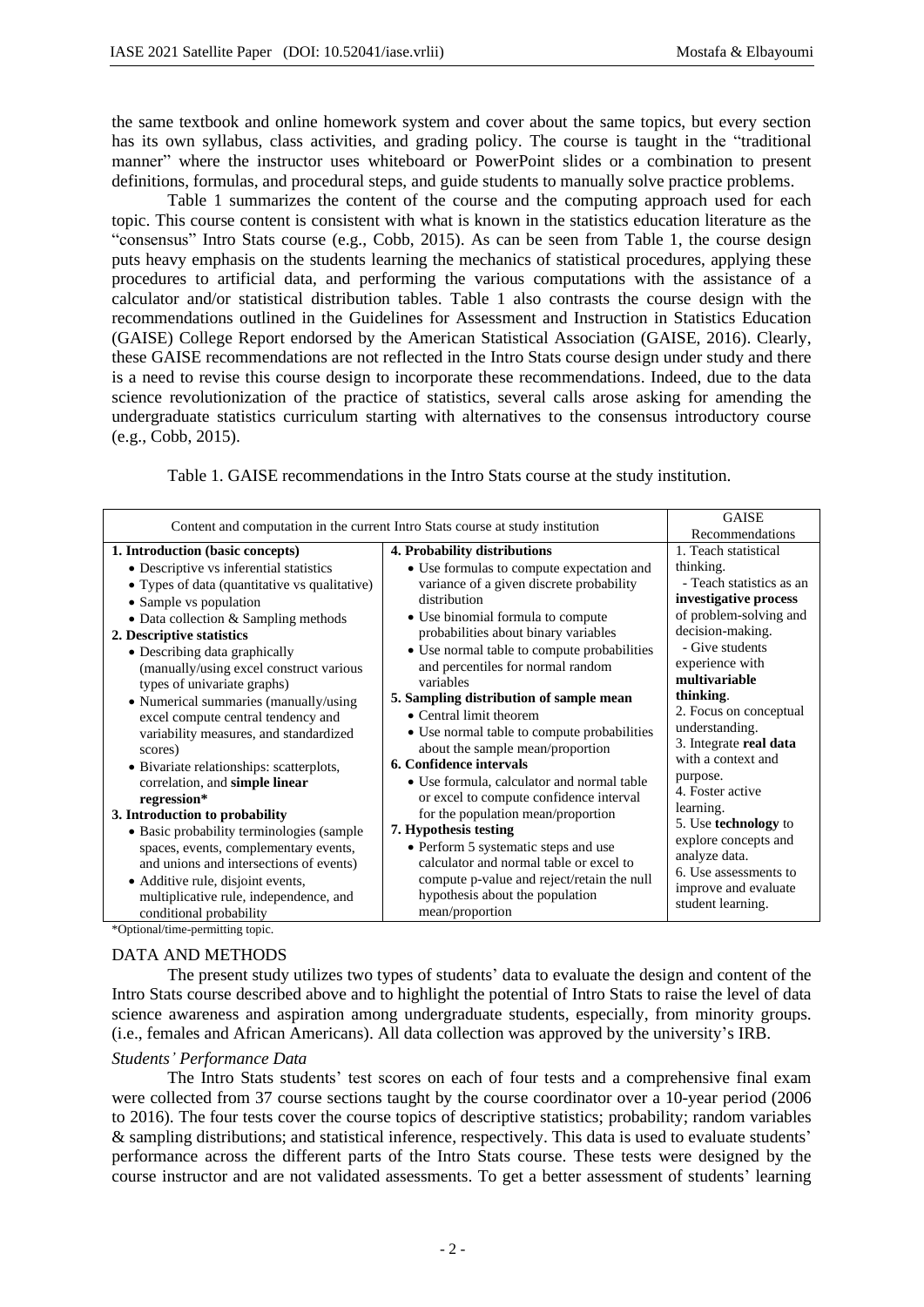gains from Intro Stats, we also used the Comprehensive Assessment of Outcomes in Statistics (CAOS) test in several Intro Stats sections in Fall 2019, Spring 2020, and Spring 2021, where students completed the same test both at the beginning and at the end of semester. The CAOS test consists of 40 questions assessing concepts covered in the Intro Stats course (e.g., delMas et al., 2007; Tintle et al., 2018). Both the pre- and post-test were taken online and outside of class through the ARTIST Website (https://app.gen.umn.edu/artist/), with some extra credit participation points given as an incentive for completion, but not for performance. We collected valid responses from a total of 135 students who completed both pre- and post-test and spent at least 10 minutes, but no more than 60 minutes, on each test. The conditions on test time were applied to eliminate students who did not engage sufficiently with the test questions or who spent an excessive amount of time on the test, possibly looking up answers (see delMas et al., 2007).

### *Data Science Awareness and Aspirations Survey*

With data science being a relatively new field, most undergraduate students are unaware of the career opportunities it offers. We designed a survey for Intro Stats students to collect data about their levels of awareness and aspiration of data science. The survey questionnaire consisted of 15 questions, and it was completed online as a quiz in the learning management system Blackboard. The survey was administered in several sections of Intro Stats in Fall 2019 and Spring 2020 towards the end of semester to gauge students' awareness and aspirations of data science without any intervention from the course instructors. In Spring and Summer 2021, Intro Stats students took the same survey twice –once at the beginning of semester and another time towards the end of semester after they were given a 45-minute informational presentation about the data science discipline. The presentation was delivered by the section instructor or course coordinator during normal class session near the middle of semester. Students were encouraged to complete the survey outside of class for some extra credit participation points.

### *Statistical Analysis*

All data were processed and analyzed using the R software (R Core Team, 2017). For comparing students' pre- and post-test scores on the CAOS test, we use the Wilcoxon Signed Rank test due to the relatively low term sample size and non-normality of the change in scores. A 0.05 significance level is used throughout to determine the statistical significance of results.

### RESULTS

#### *Intro Stats Students Struggle with Probability and Inference Topics*

Fig. 1 displays the mean test scores for 4 tests each covering one of the 4 main course topics, and the mean test score on the cumulative final exam (i.e., All). Fundamental statistical concepts that are known to be challenging and likely to be misunderstood by both students and professionals include the concepts of randomness, probability, variability, sampling distributions, statistical tests, and confidence intervals (e.g., Tintle et al., 2018 & Reaburn, 2014). This is because these concepts are traditionally taught, at the study institution as well as many other institutions, in a manner that emphasizes the procedural steps and computations rather than conceptual understanding. Indeed, this "traditional manner" is what most instructors of Intro Stats at the study institution adopt when teaching these concepts. As a result, most of our students exit the course lacking a correct understanding of these important concepts. It is clear from Figure 1 that students tend to perform quite well on the topic of descriptive statistics (class average is consistently above 80%), but their performance drops dramatically on the second test covering basic probability concepts (class average is consistently below 60%), a pattern that continues but improves slightly for the remaining course topics (random variables, sampling distributions and inference). To note, these results are not unique to the students at the study institution; they apply to all students who are taught these concepts in the "traditional manner" described above (e.g., delMas et al., 2007).

# *Students Do Not Gain Much from the "Consensus" Intro Stats Course*

The CAOS test results are summarized in Table 2. We present separate results from data obtained in each of the 3 semesters of data collection and the results from data combined across semesters. The per semester results are reported to account for possible effects of the varied course delivery methods used in these semesters (fully in-person instruction in Fall 2019, in-person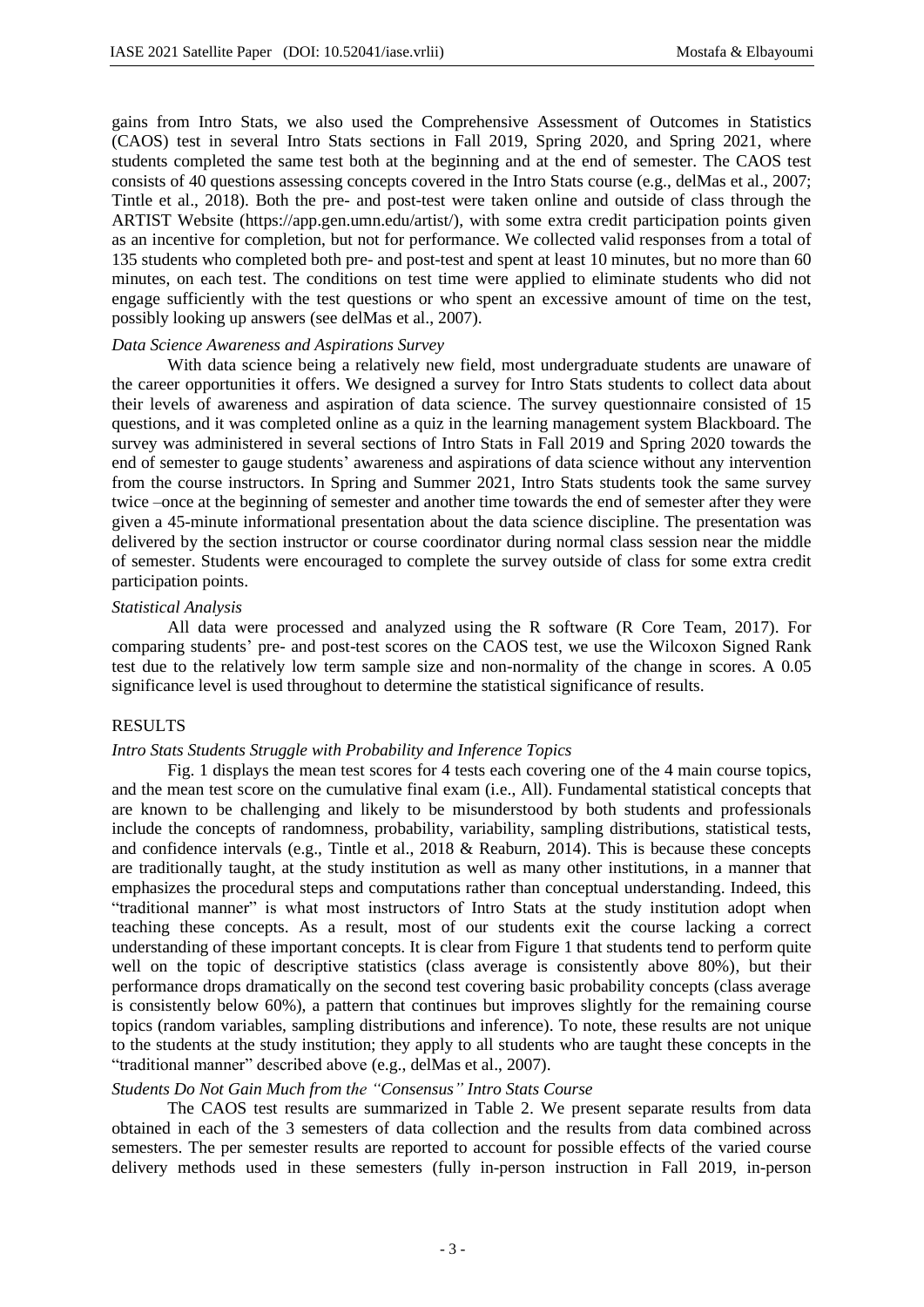instruction followed by sudden transition to remote instruction due to COVID-19 in Spring 2020, and blended instruction in Spring 2021). In each of the 3 semesters, we observed an improvement in posttest mean % correct compared to the pre-test mean % correct. However, this improvement was statistically significant only in Spring 2021, but this result should be interpreted with caution as the sample size was only 19 students who chose to complete both pre- and post-tests, and therefore, the relatively high improvement of 9.52% may be due to selection bias (i.e., if only high performing students chose to participate). Combining the data from the 3 semesters, the average improvement is 4.26% (p-value = 0.023). Although the overall average improvement is statistically significant, a 4.26% improvement in students' correct answers is not of sufficient practical importance. Indeed, such improvement is 4.84 points below the national average of 9.10% obtained from the sample of 763 students representing 20 higher education institutions (4 two-year/ technical colleges, 10 fouryear colleges, and 6 universities) from 14 states (delMas et al., 2007). In fact, even the national estimate suggests that the students' gain from the consensus Intro Stats course is quite modest.



Figure 1. Mean test scores in introductory statistics by course topics (2006-2016)

| Term                                                                                                                                                                                                                                                                                                        | <b>Valid Responses</b> | (SD <sup>1</sup> ) | Pretest mean % correct Posttest mean % correct<br>$(SD^1)$ | Increase in mean % correct<br>$(SD1)$ [P-value <sup>2</sup> ] |  |  |
|-------------------------------------------------------------------------------------------------------------------------------------------------------------------------------------------------------------------------------------------------------------------------------------------------------------|------------------------|--------------------|------------------------------------------------------------|---------------------------------------------------------------|--|--|
| <b>Fall 2019</b>                                                                                                                                                                                                                                                                                            | 62                     | 40.17 (10.22)      | 42.36 (13.90)                                              | 2.19 (15.28) [0.241]                                          |  |  |
| Spring 2020                                                                                                                                                                                                                                                                                                 | 52                     | 41.77 (14.95)      | 46.56 (17.15)                                              | 4.79 (15.96) [0.054]                                          |  |  |
| Spring 2021                                                                                                                                                                                                                                                                                                 | 19                     | 42.76 (11.57)      | 52.29 (19.93)                                              | 9.52 (15.70) [0.017]                                          |  |  |
| All                                                                                                                                                                                                                                                                                                         | 133                    | 41.16(10.48)       | 45.42 (16.39)                                              | 4.26 $(15.69)$ [0.010]                                        |  |  |
| National <sup>3</sup>                                                                                                                                                                                                                                                                                       | 763                    | 44.90              | 54.00                                                      | <b>9.10</b> (11.96) [< $0.001$ ]                              |  |  |
| <sup>1</sup> SD is the standard deviation of test scores or change in test scores. <sup>2</sup> P-values are based on results from right-sided Wilcoxon<br>cional reals tests comparing the protect and position secrecy $\frac{3\text{D}}{2}$ caults are taken from [delMes et al., 2007, see 5.5] and the |                        |                    |                                                            |                                                               |  |  |

signed rank tests comparing the pretest and posttest scores. <sup>3</sup>Results are taken from [delMas et al., 2007, sec 5.5] and the corresponding p-value was obtained from paired t-test.

## *Low Data Science Awareness and Aspiration Levels Among Minority Students*

The results from the data science awareness and aspirations survey taken by Intro Stats students at the minority serving institution (MSI) under study are summarized in Tables 3 and 4 below. The results indicate that only 34.20% of student participants (n=348) had heard about data science. Additionally, of those who had heard about data science, **only 9.88%** knew that the school offers data science courses and only **4.91%** knew that the school offers a data science certificate/degree. The survey also revealed that male students are more likely to be aware of data science than female students (48.98% vs 28.40%). Despite the low level of data science awareness among our Intro Stats students, the survey showed that a significant portion of those students (both males and females) are eager to consider taking data science courses or even completing a data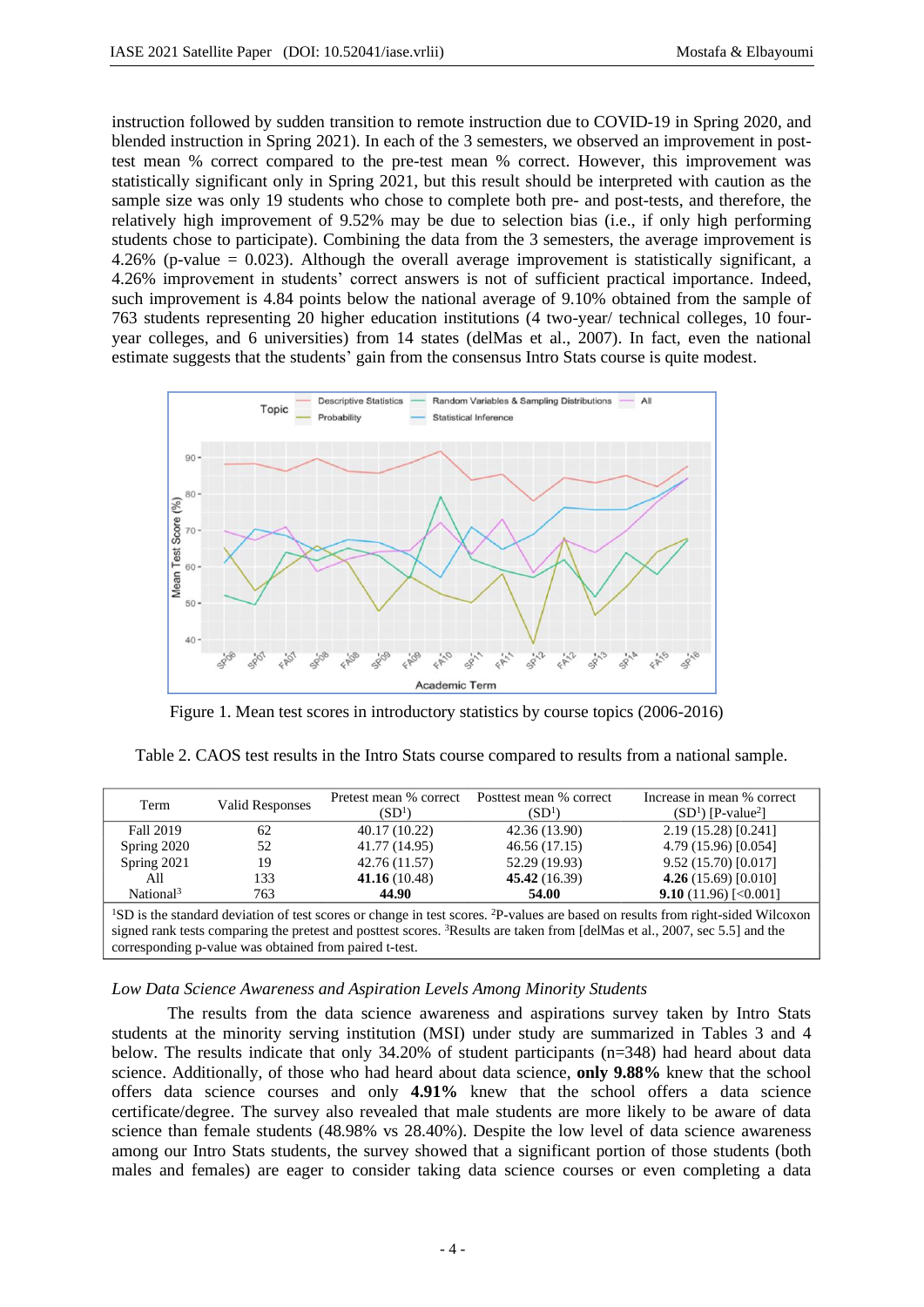science certificate/degree program if they were provided with more information about the field and related career opportunities (44.54% and 39.26%, respectively, see Table 3). The survey also revealed that data science awareness and aspiration vary by student's major (see Table 4); Computer Science students are likely to hear about data science early in college (90.91%) and 30.30% of them plan to take data science courses before graduation, whereas only few of Animal Science, Biology, Kinesiology and Psychology majors enrolled in Intro Stats have heard about data science by their sophomore year (29.63%, 26.39%, 9.09% and 17.11%, respectively) and almost none of them plan to take data science courses before graduation. These data suggest that the Intro Stats course is a fertile ground that can be used for attracting a large pool of students to data science and STEM.

Table 3. Data Science (DS) awareness and aspirations among Intro Stats students by gender.

| Ever heard about DS? |                                      |                 |       | Plan to take DS course(s) before graduation? |                     |            |       |  |  |
|----------------------|--------------------------------------|-----------------|-------|----------------------------------------------|---------------------|------------|-------|--|--|
| Gender               | No # $(\text{row } \% )$             | Yes # $(row %)$ | Total | No#                                          | Maybe if given more | Yes#       | Total |  |  |
|                      |                                      |                 |       | (row %)                                      | info $# (row %)$    | (row %)    |       |  |  |
| Females              | 179 (71.60)                          | 71 (28.40)      | 250   | 132 (52.59)                                  | 107(42.63)          | 12(4.78)   | 251   |  |  |
| Males                | 50(51.02)                            | 48 (48.98)      | 98    | 36(37.11)                                    | 48 (49.48)          | 13 (13.40) | 97    |  |  |
| Total                | 229 (65.80)                          | 119 (34.20)     | 348   | 168 (48.28)<br>155 (44.54)                   |                     | 25(7.18)   | 348   |  |  |
|                      | If ever heard about DS, do you know  |                 |       |                                              |                     |            |       |  |  |
|                      | if the university offers DS courses? |                 |       | Plan to complete DS certificate/degree?      |                     |            |       |  |  |
| Females              | 228 (92.31)                          | 19 (7.69)       | 247   | 148 (58.96)                                  | 95 (37.85)          | 8 (3.19)   | 251   |  |  |
| Males                | 82 (84.54)                           | 15 (15.46)      | 97    | 46 (46.94)                                   | 42 (42.86)          | 10(10.20)  | 98    |  |  |
| Total                | 310 (90.12)                          | 34 (9.88)       | 344   | 194 (55.59)                                  | 137 (39.26)         | 18(5.16)   | 349   |  |  |

Table 4. Data Science (DS) awareness and aspirations among Intro Stats students by major.

|                | Ever heard about DS? |                 | Plan to take DS course(s) before graduation? |            |                     |           |       |
|----------------|----------------------|-----------------|----------------------------------------------|------------|---------------------|-----------|-------|
| Major          | No # $(row %)$       | Yes # $(row %)$ | Total                                        | No#        | Maybe if given more | Yes#      | Total |
|                |                      |                 |                                              | (row %)    | info $# (row %)$    | (row %)   |       |
| Animal Sci     | 19 (70.37)           | 8 (29.63)       | 27                                           | 22 (81.48) | 4(14.81)            | 1(3.70)   | 27    |
| <b>Biology</b> | 53 (73.61)           | 19 (26.39)      | 72                                           | 33 (45.83) | 36(50.00)           | 3(4.17)   | 72    |
| Computer Sci   | 3(9.09)              | 30(90.91)       | 32                                           | 8 (24.24)  | 15 (45.45)          | 10(30.30) | 33    |
| IT             | 14 (51.85)           | 13 (48.15)      | 26                                           | 9(33.33)   | 15 (55.56)          | 3(11.11)  | 27    |
| Kinesiology    | 20 (90.91)           | 2(9.09)         | 19                                           | 13 (68.42) | 6(31.58)            | 0(0.00)   | 19    |
| Psychology     | 63 (82.89)           | 13 (17.11)      | 76                                           | 43 (56.58) | 31 (40.79)          | 2(2.63)   | 76    |
| Other          | 57 (62.64)           | 34 (37.36)      | 94                                           | 40 (42.55) | 48 (51.06)          | 6(6.38)   | 94    |

## *Intro Stats Can Promote Data Science Among Minority Students*

Noting that of those who have heard about data science, 37.61% have heard about it from one of their classes, the authors attempted to evaluate the potential impact of a small class intervention –in the form of a short informational presentation given by course instructor/coordinator about the data science field during one of the class sessions for in-person sections or as a pre-recorded video for online sections– in raising the level of students' awareness and aspirations of data science. The levels of data science awareness and aspiration before and after the intervention are summarized in Table 5.

The results in Table 5 clearly show that the intervention led to substantial improvement in students' awareness of data science, especially for female students. However, the improvement in students' aspiration of data science was insubstantial. Indeed, the percentage of females eager to consider taking data science courses or completing a certificate/degree has declined considerably after the intervention without corresponding proportional increase in the percentage of females planning to take data science courses or complete a certificate/degree. The somewhat negative impact of the intervention on students' aspiration of data science, especially for females, might be explained by the fact that 25.33% of female students in the sample have Kinesiology major, which is a non-technical major, and most of them were driven away from data science when they learned about its need for technical programing and quantitative skills (% of "No" answer for data science course aspiration increased from 31.58% to 68.42% among female kinesiology students after the intervention). It should be noted that the results in Table 5 should be interpreted with caution due to the small sample size and possible bias in sample selection due to the voluntary nature of participation in the survey.